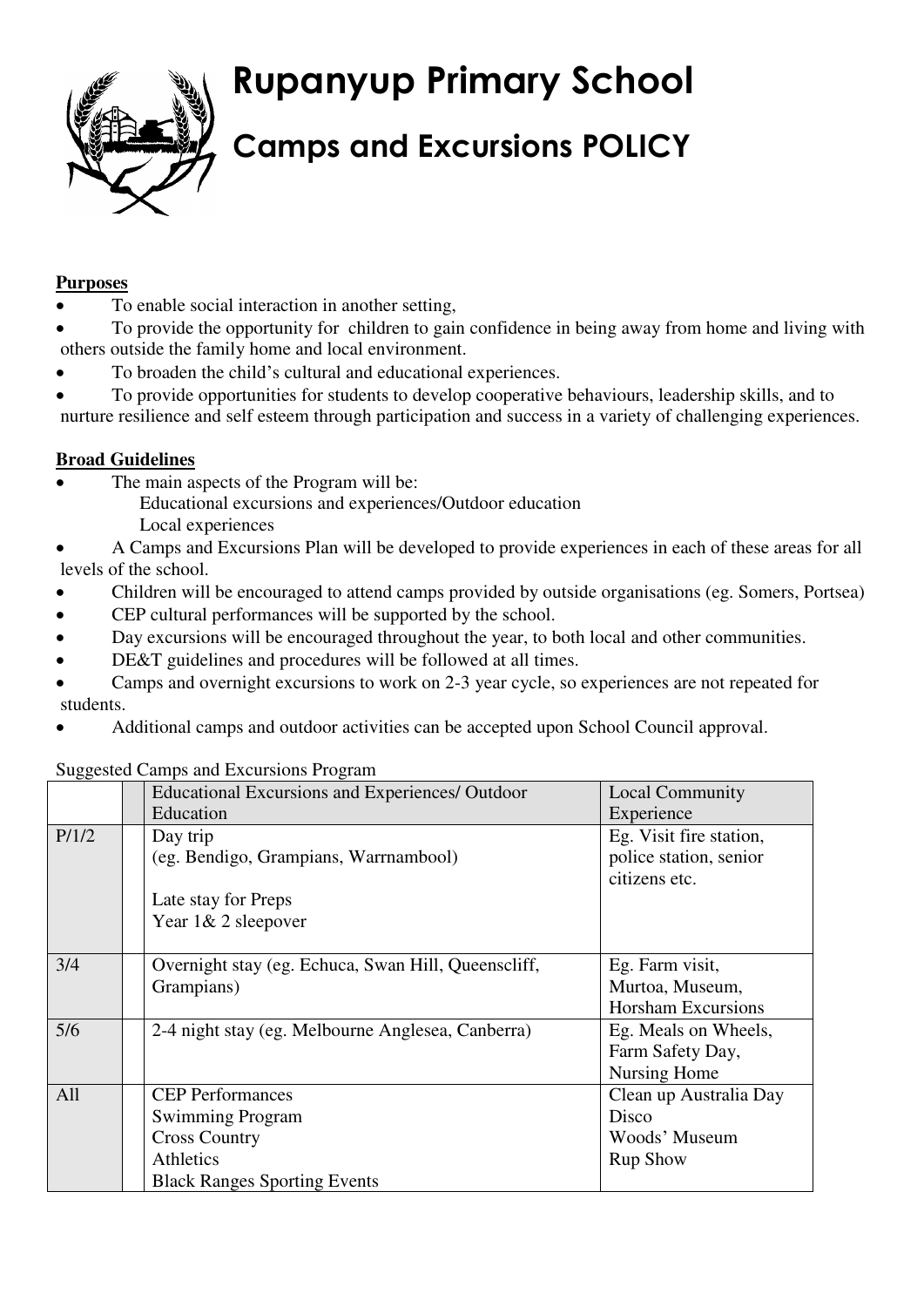# **Implementation:**

- A camp is defined as any activity involving at least one night's accommodation, including sleepovers at school.
- As necessary, advance notification of dates, costs and organisational details should be provided to students, parents/guardians and staff.
- School council will ensure that all school camps are maintained at a reasonable and affordable cost and comply with all DET requirements.
- Students will not be excluded from camps simply for financial reasons. Parents experiencing financial difficulty, who wish for their children to attend camp, will be invited to discuss their individual situation with the principal. Decisions relating to alternative payment arrangements will be made by the principal on a case by case basis.
- All families will be given sufficient time to make payments for individual camps. Parents will be contacted a fortnight before the camp departure date reminding them of the need to finalise payment. Students whose payments have not been finalised by the designated date will not be allowed to attend unless an alternative payment arrangement has been organised with the principal.
- Any family who has not met the required payment for a previous camp will be unable to participate in the camping program until this payment is finalised.
- School council is responsible for approval of all overnight excursions; camps; interstate or overseas visits; excursions involving weekends or vacations; and adventure activities.
- If approval for any camp or excursion is granted, detailed planning should commence. This must include a risk assessment for all overnight camps and adventure activities. Prior to seeking school council approval for the camp, organising staff are required to present all documentation, at least 10 weeks prior to the activity commencing, and if approved, that the online Notification of School Activity form then be submitted 4 weeks prior to the activity.
- When presenting information to School Council, organising staff must be aware that Council will consider the following:
	- o The educational aims and objectives of the camp.
	- o The names of all adults attending and their expertise and experience
	- o Is an appropriately trained member of staff able to provide First Aid?
	- o Travel arrangements and costs.
	- o Venue details and an itinerary of events
	- o Procedures followed to ensure the safety of the students.
	- o Alternative program for students not attending camp.
- The school will provide a mobile phone and a first aid kit for all camps.
- The designated "Teacher-in-Charge" of each camp will ensure that all camps, bus arrangements and camp activities comply with DET guidelines.
- Parents may be invited to assist in the camps program. If accepted they will be required to undertake a working with children check. This is a free service for volunteers.
- Parent volunteers may be required to pay the accommodation and meals cost of the camp.
- Parents will be requested to collect their child from camp if their child exhibits behaviour that is considered unacceptable. The Teacher in Charge, in consultation with the principal, will make this decision. Costs incurred will be the responsibility of the parent.
- Only students who have displayed appropriate behaviour at school will be invited to participate in camps and excursions. Parents/guardians will be notified if a child is at risk of not participating in a camp or excursion due to poor behaviour at school. If the unsatisfactory behaviour continues, the student may be excluded from the camp/excursion. The decision to exclude a student will be made by the principal, in consultation with the activity organiser.